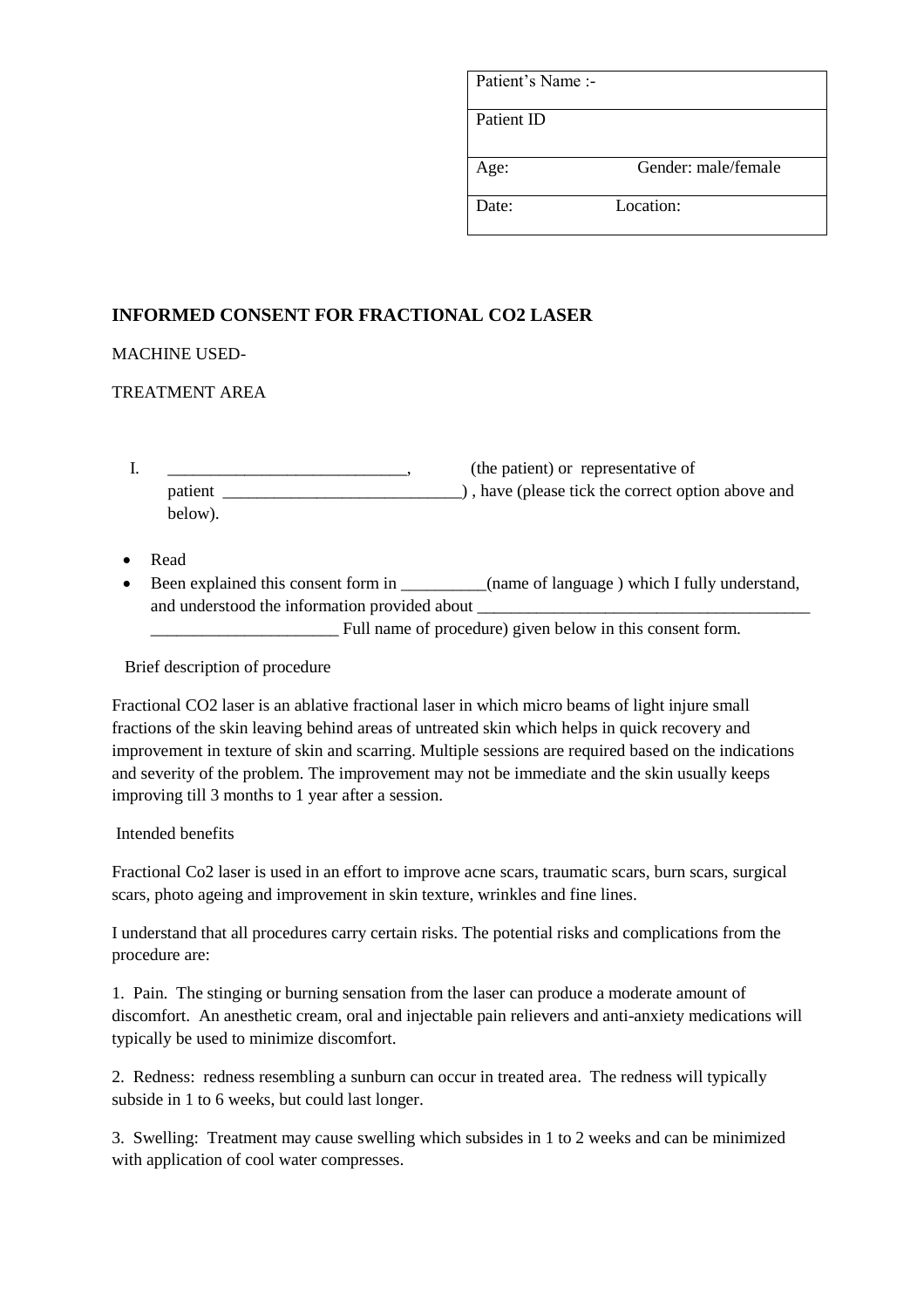5. Skin darkening: Darkening of the skin rarely occurs in the treated areas and will usually fade within 1 to 6 months. This reaction is more common when treated areas are exposed to the sun. It is extremely important to protect the treated area from sun exposure with a hat and sunscreen for 6 weeks after treatment and carefully adhere to all post-treatment instructions.

6. Skin lightening: Laser treatment can result in loss of pigmentation where the treated area becomes a lighter color than the surrounding skin. It usually re-pigment in 1 to 6 months, but in rare cases could be permanent.

7. Blisters or scabs: Blistering is uncommon but can develop with treatment. Blisters will go away within 2 to 5 days and may be followed by a scab. The scab will disappear during the natural wound healing process of the skin. During this time, the area should not be manipulated or picked, which can lead to scarring.

8. Infection: Swelling, crusting, pain, or fever could indicate an infection or reactivation of cold sores or fever blisters. This may require use of topical or oral antibiotics and/or antiviral agents.

9. Acneiform eruptions: Breakouts from acne have been reported to occur after treatment with laser resurfacing. If this occurs, topical or oral antibiotics may be required.

10. Scarring: There is a risk of skin scarring, including abnormal raised and/or depressed scars with any resurfacing procedure. Careful adherence to all advised postoperative instructions will help reduce the possibility of this occurrence.

11. Lesion persistence or failure to respond: Some skin conditions may not improve or go away completely despite the best efforts made by the doctor. No guarantees can be made regarding any individual's response to treatment with laser resurfacing.

12. Additional side effects: There are risks associated with any procedure. Since it is impossible to state every risk or complication that may occur as a result of treatment, the possible risks and complications listed here may be incomplete. There may be risks or complications associated with this treatment that are not yet reported in the literature.

*PREGNANCY AND NURSING MOTHERS*: Laser treatment is not recommended for pregnant women or nursing mothers.. The patient shouldkeep the staff informed should she become pregnant during the course of treatment.

The treatment is contraindicated in patients currently taking anti-coagulants, active skin infection, compromised immune system, impaired healing (e.g. keloid scar formers), pregnancy, and pacemaker.

I have been explained the implications of not undergoing this procedure and the alternative methods of treatment like other laser treatments, intense pulsed light therapy, dermabrasion, chemical peels, tissue filler products, botulinim toxin (Botox and others), topical bleaching agents, topical retinoid therapy, surgical acne scar treatment etc.

I am now aware of the intended benefits, possible risks & complications, and available alternatives to the said procedure. I am also aware that results of any procedure can vary from patient to patient and I declare that no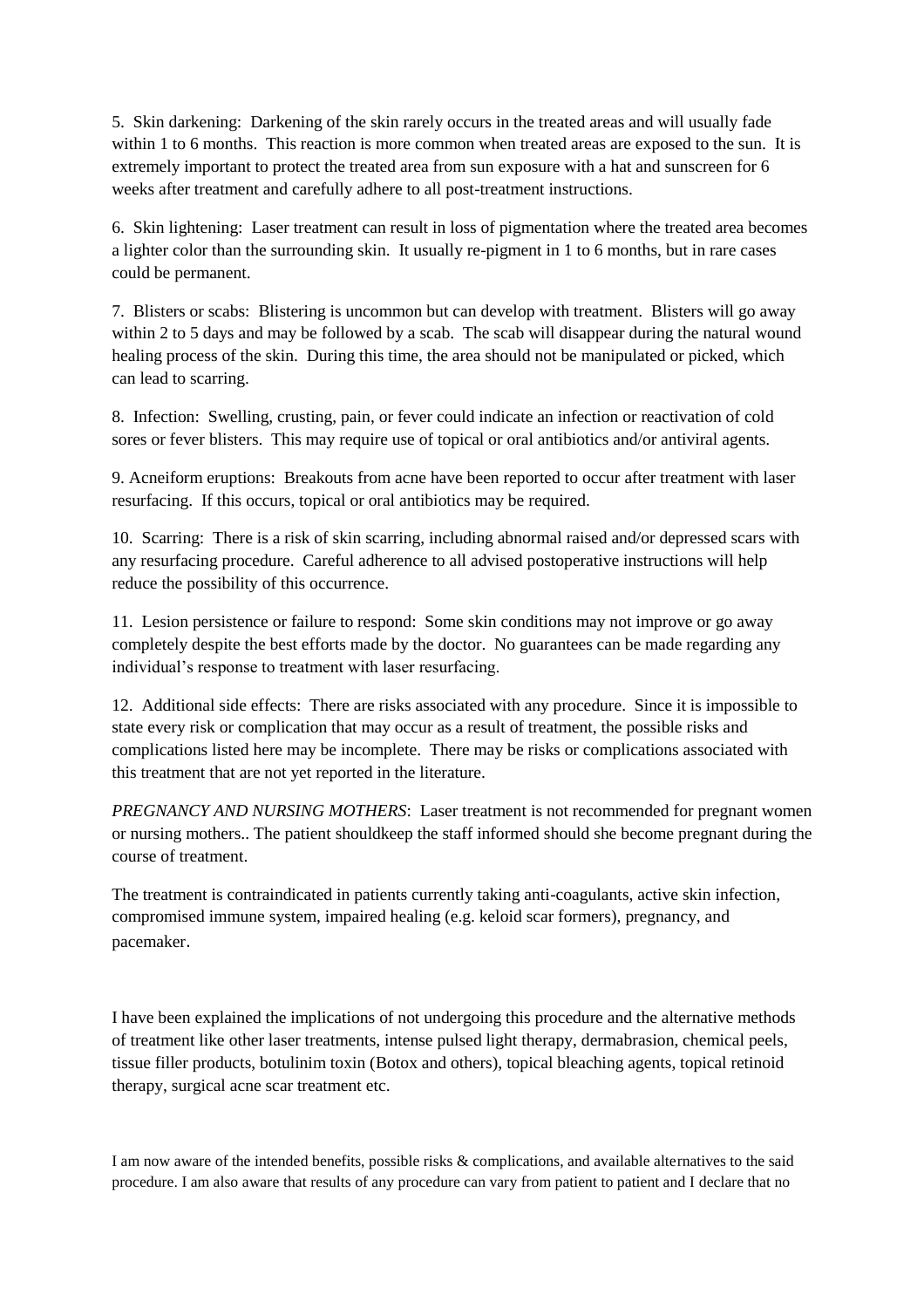guarantees have been made to me regarding success of this procedure. I am aware that while majority of patients have an uneventful procedure and recovery, few cases may be associated with complications. I am aware of the common risks and complications associated with this procedure and understand that it is not possible to list all possible risks and complications of any procedure.

I also understand that sometimes a planned procedure may need to be postponed or cancelled if patients clinical condition demands or due to any unforeseen technical reason. I am also aware that I can withdraw my consent at any point of time at my own risk and consequences, by submitting the withdrawal in writing.

I understand that if medical exigencies demand, further or alternative procedural measures may need to be carried out and in such case there may be difference in the planned and actual procedure.

I am now also aware that during the course of this procedure, the doctor will be assisted by medical and paramedical team, and that the doctor may seek consultation/assistance from relevant specialists if the need arises.

I agree to observing, photography (Still/video/televising) of the procedure ( including my diagnosis /reports pathology, radiology, etc)for academic /medical/medico-legal purposes , provided my identity is not revealed by such acts. I also agree to my clinical details being shared for scientific publications if my identity is not disclosed.

I am also aware of the expected course after the procedure and the post procedural care to be taken .

## COST AND PAYMENT POLICY:

I have been explained about the cost of each laser session which is Rs\_\_\_\_

I am going to pay per session / package basis. Package if opted for includes minimum number of sessions and I have to pay accordingly if any additional sessions or treatments are required.

I declare that I have received & fully understood the information provided in this consent form, that I have given an opportunity to ask questions relating to my alignment, the procedure being performed, its risks, consequences, alternatives, potential; complications and intended benefits and recovery and that all my questions have been answered to my entire satisfaction and there are no misconceptions or false hopes in my mind. I further declare that all fields ( of this form) requiring insertion or completion were filled in my presence at the time of my signing this form.

For the above mentioned operation (s)/procedures(s) that I have been made aware of, I give my consent voluntarily to Dr. (Name of doctor performing the procedure) for carrying out the said procedure on [ ] myself or [ ] my above named patient being fully aware of the nature, potential risks and complications, intended benefits and possible alternatives.

I, above named patient, named patients representative, do further hereby declare that I am above 18 years of age as on the date of signing this form, mentally sound and am giving consent without any fear, threat or false misconception.

|  | Signature/thumb impression | Name |
|--|----------------------------|------|
|--|----------------------------|------|